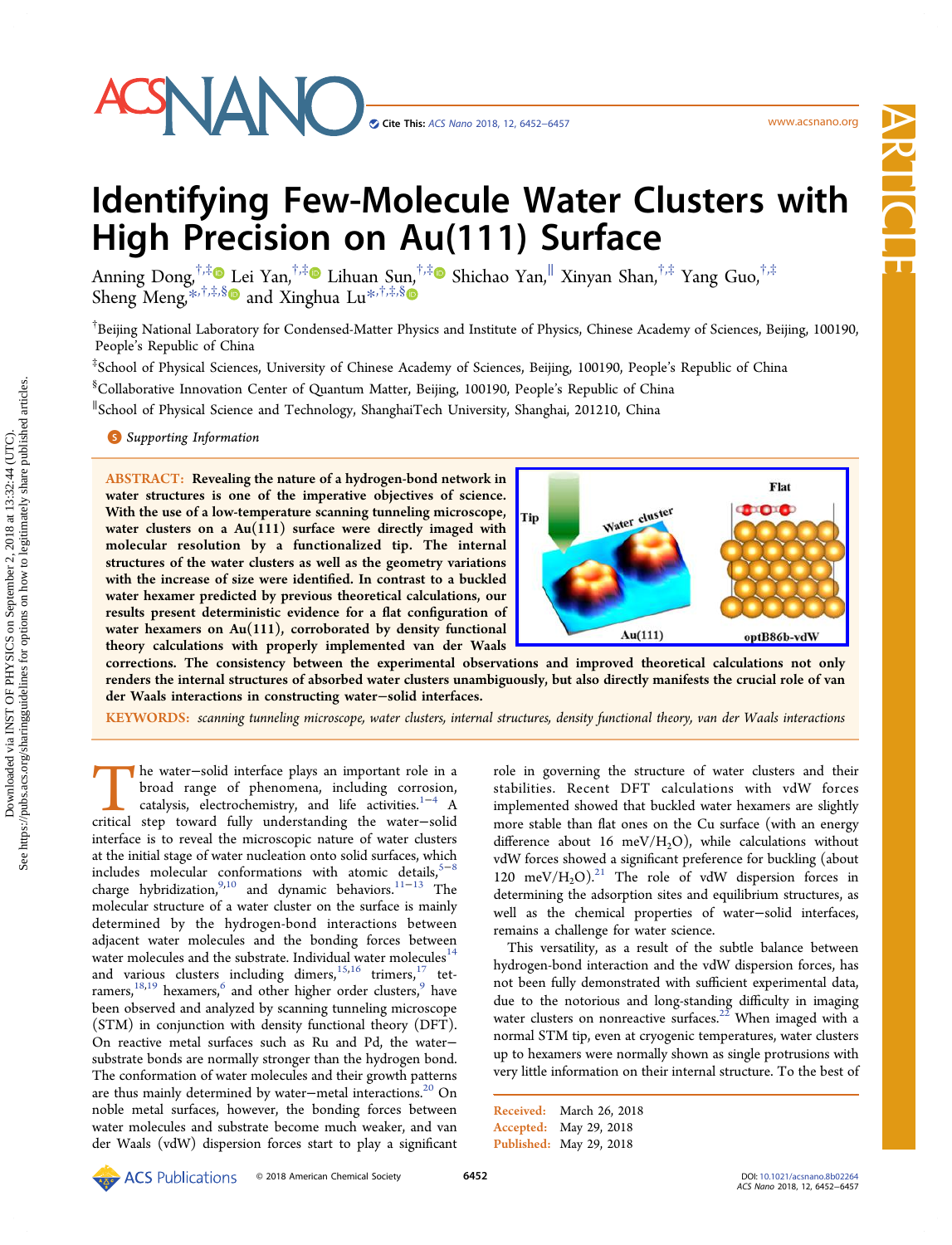

Figure 1. Nucleation of water molecules on Au(111). (a) Typical STM image of water clusters on Au(111). Water molecules randomly adsorb on Au(111) surface and form different kinds of nanoclusters. Set point:  $V = -200$  mV,  $I = 50$  pA. Panels b,c,d,e, and f show the fundamental configurations of water trimer, tetramer, pentamer, hexamer, and heptamer, respectively. Set point:  $V = -100$  mV,  $I = 50$  pA. (g) 3D image corresponding to that in panel e. The inset in panel e presents the surface of substrate adjacent to the adsorption sites with atomic resolution, which helps identify the underlying lattice, as demonstrated by the black gridlines. Set point:  $V = -20$  mV,  $I = 50$  pA.

our knowledge, there have been very limited observations that report molecular resolution in water clusters on noble metal surfaces.<sup>[6,19](#page-4-0),[23](#page-5-0)</sup> There has been a pressing need in visualizing molecular structure in few-molecule water clusters, to justify the balance of hydrogen bonds and vdW dispersion forces in governing water structures on solid surfaces.

Here we report a combined low temperature STM and firstprinciple calculations to reveal the atomic details of water clusters on Au(111) surface. A series of few-molecule water clusters has been imaged with ultrahigh spatial resolution by water molecule or OH group terminated tip, sufficient to distinguish the adsorption site and height of each molecule in the clusters deterministically. While clusters of trimer, tetramer, and pentamer present buckled configurations, water hexamers are shown in an unambiguous coplanar configuration. Such a coplanar hexamer structure is further evidenced by manipulations with an STM tip. DFT calculations with properly implemented vdW corrections show excellent agreement with the experimental observations. The contribution of vdW interaction in establishing proper water structures on the surface has been clearly demonstrated, providing insights into the microscopic behavior of water nucleation on surfaces and related phenomena.

### RESULTS AND DISCUSSION

When deposited onto the  $Au(111)$  surface, water molecules nucleate spontaneously and build a variety of configurations, as shown in Figure 1a. Most of the isolated nanostructures are water clusters comprising a few water molecules. Figure 1 panels b−f present typical STM topographs of a water trimer, tetramer, pentamer, hexamer, and heptamer. No water monomers or dimers were identified, probably due to their relatively high mobility on this surface. From high-resolution topographs of both water clusters and underlying Au(111) substrate, we are able to determine adsorption sites of all water molecules in each cluster; for example, water molecules favor top sites adsorption for hexamers (Figure 1e). It is worth noting that such high-resolution images can be acquired only with a functionalized STM tip. The functionalization was achieved by poking the tip over small water clusters with a sample bias voltage between −1 and −3 V and tip extension by a few angstroms. The most plausible species at the end of the functionalized tip is a water molecule or a hydroxyl group. As long as the STM tip was functionalized, a higher resolution for

STM images was easily achieved compared with normal metallic tips (for details, see Supporting Information, [Figure](http://pubs.acs.org/doi/suppl/10.1021/acsnano.8b02264/suppl_file/nn8b02264_si_001.pdf) [S1\)](http://pubs.acs.org/doi/suppl/10.1021/acsnano.8b02264/suppl_file/nn8b02264_si_001.pdf).

The most interesting observation is that while water molecules of different heights appear in water trimers, tetramers, and pentamers, the six water molecules in a cyclic hexamer are of exactly the same height. The V-shaped water trimer, with the O−O−O angle of 110°, usually consists of a high-lying (1.07 Å) water molecule in the center and two lowlying (0.9 Å) ones on each side, as shown in Figure 1b. The water tetramer forms a symmetric buckled square ring, as shown in Figure 1c, with two high-lying (1.03 Å) and two lowlying (0.89 Å) water molecules. A flat water tetramer with submolecular resolution has been reported on NaCl(001)/  $Au(111).$ <sup>[19](#page-4-0)</sup> The distinction in structure from our observation directly reflects the crucial role of water−solid interactions in determining the adsorption structure of water clusters. The heights of water molecules in a pentamer (Figure 1d) are 1.03 and 0.89 Å, for high-lying and low-lying molecules, respectively. It is worth noting that we have realized imaging of a single water pentamer with molecular resolution, the geometry of which is highly consistent with the results in quasi-1D ice chains built from a face-sharing arrangement of water pentagons as imaged by  $STM^{24}$  and AFM.<sup>[23](#page-5-0)</sup> Especially, direct observation of the pentagonal water unit has been presented in AFM images acquired with a CO-functionalized tip. $23$  The water molecules in a hexamer (Figure 1e), on the other hand, are of the same height of  $0.9 \pm 0.01$  Å and the corresponding 3D image (Figure 1g) gives a better visual effect. We have carefully examined more than 50 hexamers, and all of them show the same height profile. Derivatives of water hexamers are also observed, such as the water heptamers (Figure 1f). According to the statistics, the most common water species are water hexamers and the number of water clusters with other sizes is relatively fewer, especially for water pentamers which are rarely observed. All the heights mentioned above are the apparent height of water molecules with respect to the underlying surface, and the observed configurations almost show nothing to do with the underlying herringbone reconstructions.

From a microscopic point of view, the hydrogen bond network in a water structure on the solid surface is determined by the competition between water−water and water−solid interactions.<sup>[4](#page-4-0)</sup> Simply, the competition could align to the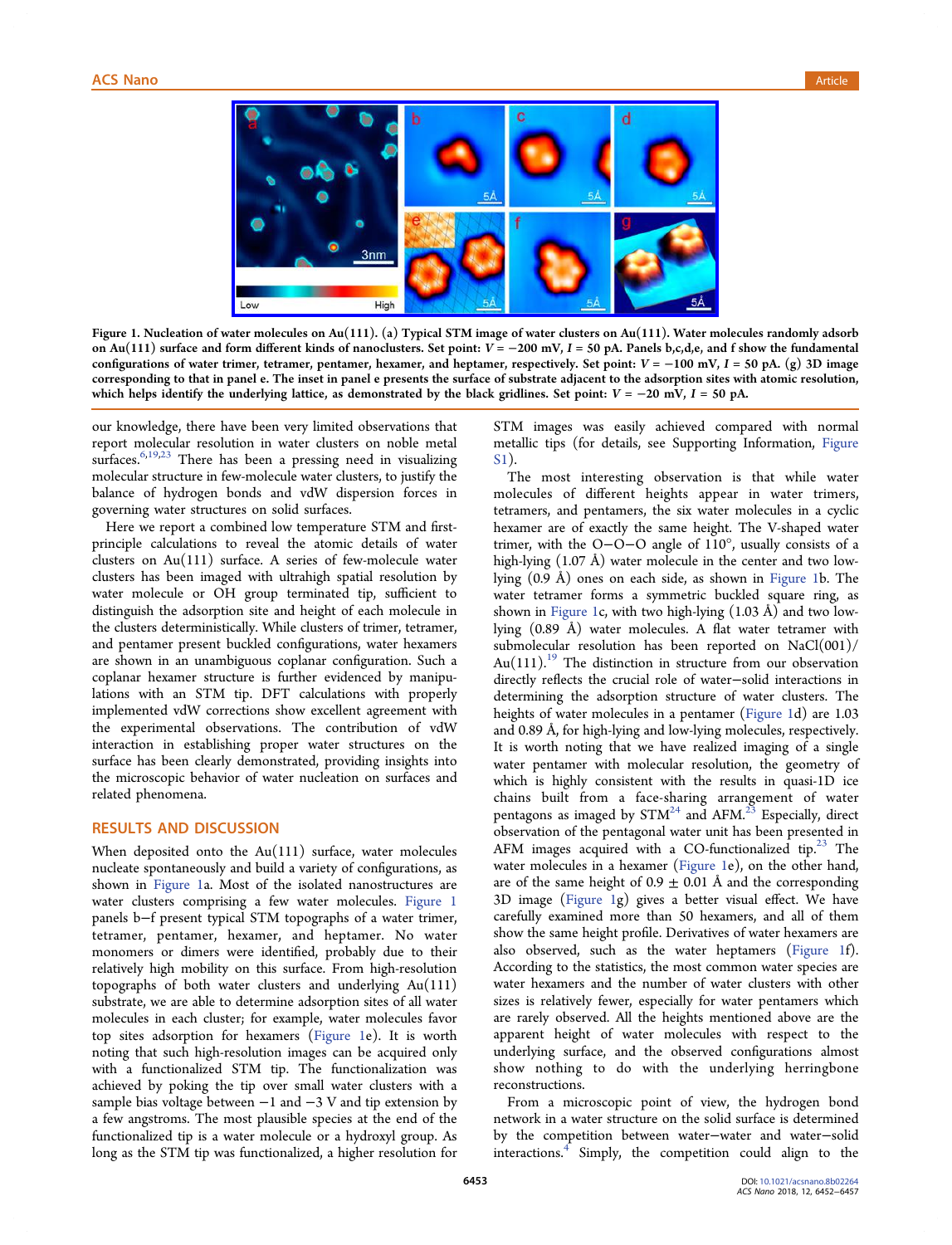number of accepted H bonds in a single water molecule. If a water molecule has already accepted two H-bonds (double acceptor), there is no available molecular orbitals to establish a chemical bond to the surface, because the same molecular orbital  $(1b_1)$  is involved in the formation of both H-bond and O-metal bond. $\sqrt{ }$  The double-acceptor water molecules with their plane perpendicular to the surface stay further away from the surface than those water molecules with the O-metal bonds to the surface. $25,26$  $25,26$  $25,26$  As discussed above, there are double acceptors in water trimer, tetramer, and pentamer, while all six molecules in a cyclic hexamer are equally bonded to the surface which leads to a coplanar configuration for a water hexamer.

As the basic building block of ice, water hexamers have attracted the most intensive research interest both exper-imentally and theoretically.<sup>[6](#page-4-0)[,26](#page-5-0)–[28](#page-5-0)</sup> As we are aware, previous results from DFT investigations<sup>[6](#page-4-0)</sup> mostly predict a buckled bilayer structure for a water hexamer on noble metal surfaces (such as  $Cu(111)$ , Ag $(111)$ , etc.), with more than 0.5 Å height difference between the alternating molecules. However, such apparent height contrast has never been observed in STM investigations.[29](#page-5-0) The topographic images were not adequate, in both quality and quantity, to exclude the buckled model, either. Clearly, STM images with much higher spatial resolution and more evidence are crucial to unravel this ambiguous condition.

Besides the high spatial resolution and statistical fidelity, we provide further evidence first by a direct comparison between a buckled tetramer and a coplanar hexamer side by side in the same topographic image. Figure 2 shows the topograph and the



Figure 2. Comparison between the buckled tetramer and flat hexamer. (a) STM topograph of buckled tetramer and flat hexamer. (b) Height profiles along line-cuts as indicated in panel a, including the low lying water molecules (black), buckled water molecules (red) in water tetramer, and all water molecules in water hexamer (green). Set point:  $V = -100$  mV,  $I = 50$  pA.

height profiles along the line-cuts in both clusters. It is clear that the water molecules in the hexamer are all of the same height as the lower ones in the tetramer, which indicates that all the molecules in the water hexamer are closely bonded to underlying atoms and present a coplanar configuration. Such a comparison, under exactly the same imaging condition, eliminates possible influences due to the tip changes (even very slight) between different scans, or the tip effects (e.g., local electric field), as well as the time averaging effect.

Second, in order to exclude the possibility of any underlying defects, we successfully manipulated some hexamers to different positions on the surface, where they kept the same coplanar configuration (for details, see [Figure S2\)](http://pubs.acs.org/doi/suppl/10.1021/acsnano.8b02264/suppl_file/nn8b02264_si_001.pdf). Further manipulation shows that a coplanar hexamer can transform into a buckled tetramer or pentamer when the water molecule(s) is extracted from it, as demonstrated in Figure 3. The high-resolution images of each cluster (insets of Figure 3) present a buckled configuration in both tetramer and pentamer, whereas the precursor (the hexamer) shows a coplanar configuration.

Consider this surprising fact that the coplanar hexamer structure as observed in our experiment has never been proposed by previous theoretical investigations, we re-evaluate the validity and sufficiency of previous theoretical models. A series of DFT simulations based on different exchangecorrelation functionals have been carried out, including Perdew-Burke-Ernzerholf (PBE),<sup>[30](#page-5-0)</sup> PBE with D2-vdW corrections, $31$  and PBE with optB86b-vdW method $32$  (for details, see [Table S1](http://pubs.acs.org/doi/suppl/10.1021/acsnano.8b02264/suppl_file/nn8b02264_si_001.pdf)). Indeed, the widely used DFT-PBE calculations predict a buckled bilayer structure for the water hexamer both in gas phase and on  $Au(111)$  surface, agreeing with previous theoretical data.<sup>[6](#page-4-0)</sup> However, as long as the vdW corrections are included, as in both the PBE with D2 and optB86b-vdW methods, a coplanar structure for water hexamer on Au(111) surface is rendered which is in excellent agreement with the experimental observations. This indicates that the vdW interaction between water and metal atoms, which was largely overlooked, plays a central role in determining the final structures of water adsorption on a gold surface.

[Figure 4](#page-3-0) presents the results of the water tetramer and hexamer on the Au(111) surface calculated with optB86b-vdW functionals. The corresponding simulated STM images [\(Figure](#page-3-0) [4](#page-3-0)b,d) were obtained with the Tersoff–Hamann method<sup>[33](#page-5-0)</sup> using the constant current mode based on calculated electron densities. The water tetramer presents a buckled structure with a displacement of 0.4 Å between oxygen atoms in the  $z$ direction, while the water hexamer, composed of six nearly flat water molecules with all the H-bonds lying nearly parallel to the surface plane, presents a precise coplanar structure (oxygen



Figure 3. Tip induced hydrogen bond network reconfiguration. Consecutive STM images taken after a series of manipulations. (a) A water hexamer, before applying a voltage pulse  $(V = -0.9 \text{ V})$  at position marked by a cross. (b) STM image after manipulation, including a tetramer and a monomer (diffusing to the defect site). (c) A water pentamer built from the tetramer in panel b, and a water molecule on the STM tip. Scale bar, 1 nm. The insets present zoom-in STM images of areas highlighted by the red dotted lines. Set point:  $V = -100$  mV,  $I = 50$  pA.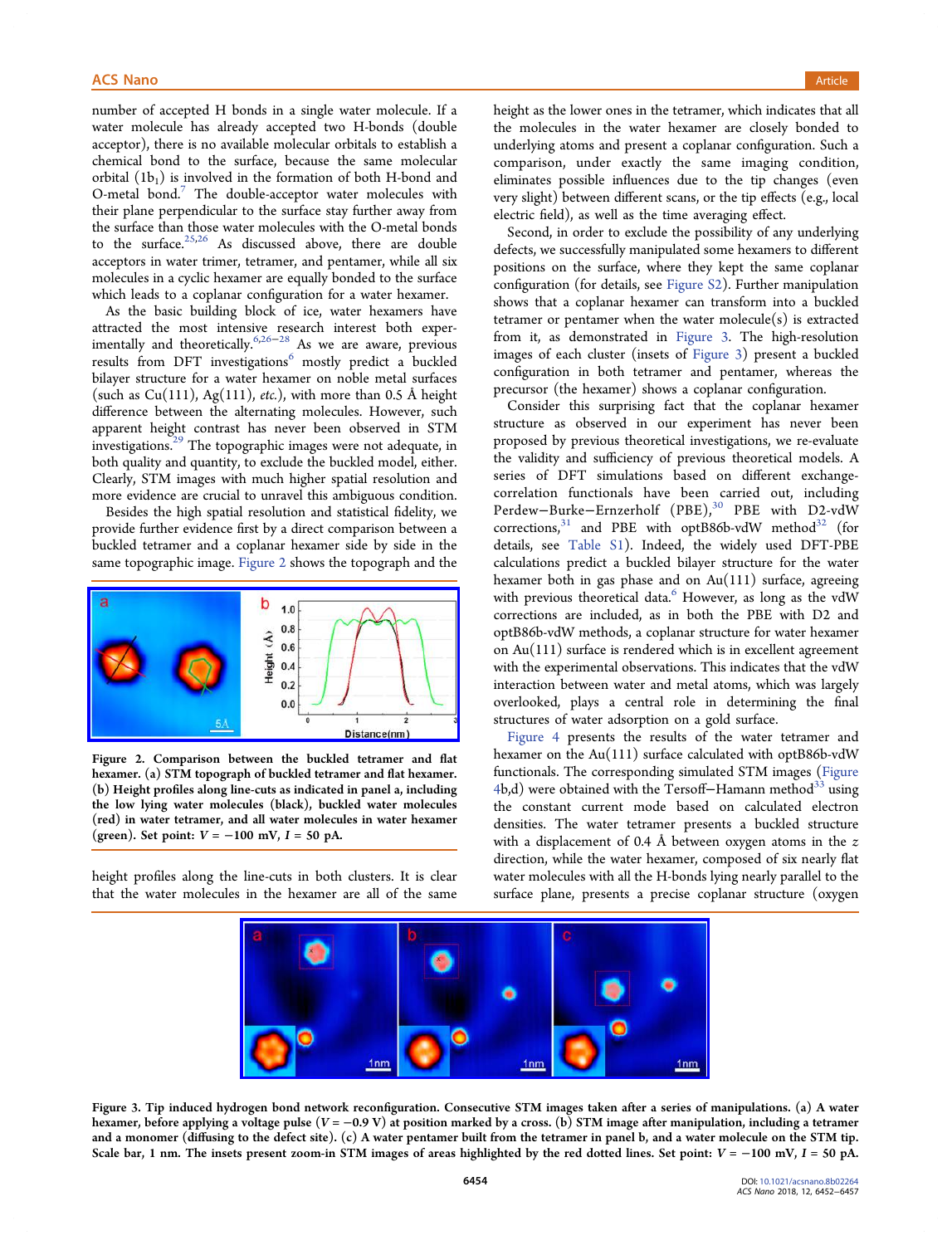<span id="page-3-0"></span>

Figure 4. DFT simulations of water tetramer and hexamer on Au(111). (a) Top and side view of DFT-calculated structure for tetramer. (b) Simulated STM image of water tetramer, which show an apparent buckled configuration. (c) Top and side view of the calculated hexamer. (d) Simulated STM image of water hexamer, which show an apparent coplanar configuration.

| Table 1. Adsorption Energies and Structures of Water Hexamer on Au(111) with PBE and optB86b-vdw Functionals <sup>a</sup> |  |  |  |
|---------------------------------------------------------------------------------------------------------------------------|--|--|--|
|---------------------------------------------------------------------------------------------------------------------------|--|--|--|

| approach    | $E_{\text{ads}}$ | $E_a (H_2 O)_6 / Au$ | $E_{2}$ (H <sub>2</sub> O)/Au | $\Delta E_\text{flat}$ | $\Delta E$ | $Z(H, O)_{6}/Au$                       |
|-------------|------------------|----------------------|-------------------------------|------------------------|------------|----------------------------------------|
| PBE         | 390              | 28                   | 89                            | 14                     | $-38$      | $0.47, 0.00, 0.48, -0.01, 0.46, -0.02$ |
| optB86b-vdW | 547              | 185                  | 281                           | 124                    | 157        | $0.07, 0.00, 0.06, -0.04, 0.01, -0.05$ |

<sup>a</sup>Compared with the PBE method, the adsorption energy greatly increased after the implementation of vdW corrections, which accounts for the planarization in adsorption structures. The units for energy and height are meV and Å, respectively. Here, averaged adsorption energy is described as  $E_{\text{ads}} = (E_{\text{Au}} + n \times E_{\text{H}_2\text{O}} - E_{\text{(H}_2\text{O})_\text{n}/\text{Au}})/n \text{ and } E_{\text{a}} = (E_{\text{Au}} + E_{\text{(H}_2\text{O})_\text{n}} - E_{\text{(H}_2\text{O})_\text{n}/\text{Au}})/n \text{, energy difference is defined as } \Delta E_{\text{flat}} = (E_{\text{(H}_2\text{O})_\text{n}} - E_{\text{(H}_2\text{O})_\text{n} \text{flat}})/n \text{ and } \Delta E_{\text{a}} = (E_{\text{Au}} - E_{\text{(H}_2\text{$  $= E_{a(H,Q)/Au} - \Delta E_{flat}$ , and the relative heights for six water molecules in hexamer are defined as  $Z_{(H_2O)_6}$ . .

height difference <0.07 Å), which is significantly different from previous theoretical calculations.

To explore the reason for this discrepancy, we made a detailed comparison in atomic configurations and adsorption energies calculated with the PBE and optB86b-vdW approaches (for the tetramer case, see [Table S2](http://pubs.acs.org/doi/suppl/10.1021/acsnano.8b02264/suppl_file/nn8b02264_si_001.pdf)). With the PBE approach, the buckled hexamer is stable with the vertical O−O displacement of ∼0.5 Å, while the flat hexamers are significantly less stable (by 127 meV/water) than the buckled ones both in gas phase and on metal surface, as seen from the planarization energy per water molecule  $(\Delta E_{\text{flat}})$  in Table 1. The adsorption energy of single water molecule  $(E_a[H_2O/Au] = 89$  meV) is lower than the energy of planarization per water molecule  $(\Delta E_{\text{flat}} = 127 \text{ meV})$ . Consequently, the interaction between water molecule and substrate is too weak to conquer the hydrogen-bond interaction for forming a flat structure ( $\Delta E = E_a$  $-\Delta E_{\text{flat}} < 0$ ). In contrast, when vdW correction is taken into consideration (in optB86b-vdW approach), the flat hexamer is more stable than the buckled one, with a planarization energy of 124 meV per water molecule. Adsorption energy per water  $E_a[H_2O/Au]$  is now increased to 281 meV, much larger than  $\Delta E_{\text{flat}}$  which leads to a positive energy difference ( $\Delta E = 157$ meV), in accordance with the average adsorption energy of the water hexamer  $(E_a[(H_2O)_6/Au] = 185$  meV). That is, the ability of one water molecule to bind surface is stronger than its ability to accept an additional H-bond. Thus, the coplanar configuration is favored when the vdW interactions are taken into account, which is in excellent agreement with our experimental observations.

The role of vdW dispersion forces in determining wetting behaviors on metals has been investigated in a few previous studies. $34-36$  $34-36$  $34-36$  All results presented up to now highlight the crucial role of vdW dispersion forces in enhancing the water− solid interactions, but usually do not alter the adsorption geometry when compared to the results from PBE func-tionals.<sup>[37](#page-5-0)–[39](#page-5-0)</sup> Here we find that vdW force is a key factor in constructing correct geometry of water hexamer on gold, with determinant experimental and theoretical evidence.

Our DFT results clearly show that vdW interaction significantly enhances the bonding with substrate and as a result the buckled water hexamers are flattened. The results deduced for Au is also valid for Ag ([Figure S3a,b](http://pubs.acs.org/doi/suppl/10.1021/acsnano.8b02264/suppl_file/nn8b02264_si_001.pdf)). For Cu, although the water hexamer still has a slight preference for buckled configuration ([Figure S3c,d](http://pubs.acs.org/doi/suppl/10.1021/acsnano.8b02264/suppl_file/nn8b02264_si_001.pdf)), the energy difference reduced to  $22 \text{ meV/H}_2\text{O}$  ([Table S3](http://pubs.acs.org/doi/suppl/10.1021/acsnano.8b02264/suppl_file/nn8b02264_si_001.pdf)), which is consistent with the results in ref [21.](#page-5-0) Our calculations suggest that the vdW dispersion forces could alter the adsorption structure by enhancing water-metal bonding, which leads to a preference for flat water clusters. As the basic building block, the flattening of the water hexamer may have far-reaching impact on the epitaxial growth of the first water layer such as the size, geometry, and stability, which are of great importance but remain unclear. Thus, further studies on the formation of first water layer and multilayers are urgently needed.

# **CONCLUSIONS**

In summary, we have realized molecular-resolved STM imaging in a series of water clusters ranging from trimers to heptamers. Our results provide deterministic evidence for the coplanar configuration of water hexamers, while other clusters present a buckled geometry implying the existence of double acceptors. The comparison to DFT calculations with different exchangecorrelation functionals manifests the crucial role of vdW dispersion forces in constructing correct adsorption structures at water−solid interfaces. It is bound to facilitate our understanding on the competition and subtle balance between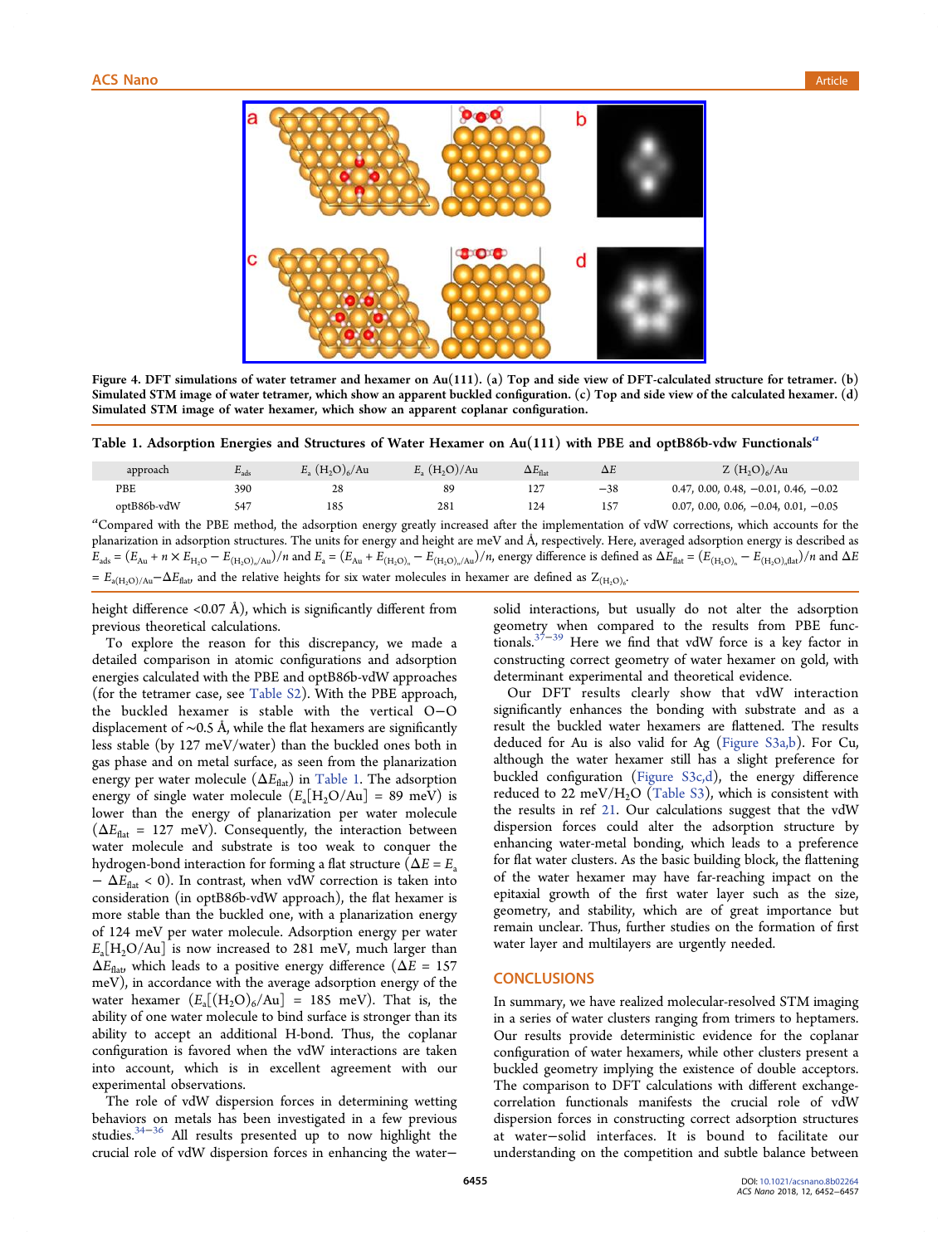<span id="page-4-0"></span>water−water and water−solid interactions, hence hints for the microscopic mechanisms for ice nucleation, epitaxy growth of ice films, and chemical properties of water−solid interfaces.

# **METHODS**

The experiment was carried out in a home-built low-temperature STM with base pressure lower than  $3.0 \times 10^{-11}$  Torr. The Au(111) substrate was prepared by repeated cycles of sputtering and annealing until a clean Au(111)-22  $\times \sqrt{3}$  reconstructed surface was obtained. Water molecules were deposited onto the surface of the Au(111) crystal hold at the cold STM stage around 19 K; the detailed method<br>has been introduced previously.<sup>9</sup> The tungsten tip was prepared by electrochemical etching, resulting in a typical radius of curvature about 20 nm. The functionalization was achieved by poking the tip over small water clusters with a voltage pulse (typically −2 V with 200 ms duration) and tip extension by a few angstroms. Measurements were carried out at 19 K by using a scan bias no more than 200 mV for stable imaging.

DFT calculations were performed in the VASP code, $40$  employing semilocal exchange-correlation functionals and PAW<sup>[41](#page-5-0)</sup> pseudopotentials. van der Waals corrections for dispersion forces were considered within the vdW-DF scheme using the optB86b-vdW method. $32$  The substrate consists of five-layers of  $Au(111)$  atomic slabs with a bulk lattice constant of 3.99 Å estimated from experimental values. A (5  $\times$ 5) supercell was used to accommodate the water clusters. All the structures were fully relaxed with the bottom four layers of Au atoms fixed. The vacuum region of more than 10 Å in the  $z$  direction was applied, which is sufficiently large to eliminate the artificial periodic interaction, and the Brillouin zone was sampled by  $2 \times 2 \times 1$ Monkhorst−Pack k-mesh. The cutoff energy of plane-wave basis was taken at 400 eV, and the geometries of the water/ $Au(111)$  systems were optimized until the force on each atom was less than 0.03 eV/Å. The simulated STM images were obtained with the Tersoff−Hamann method<sup>[33](#page-5-0)</sup> using the constant current mode based on calculated electron densities.

## ASSOCIATED CONTENT

#### **6** Supporting Information

The Supporting Information is available free of charge on the [ACS Publications website](http://pubs.acs.org) at DOI: [10.1021/acsnano.8b02264.](http://pubs.acs.org/doi/abs/10.1021/acsnano.8b02264)

Process of tip functionalization; manipulations of water hexamer on Au; adsorption energies and structures of water hexamer on Au with different functionals; water tetramer with PBE and optB86b-vdW methods; detailed comparison of adsorption energy between the flat and buckled water hexamers on Cu and Ag using different methods [\(PDF](http://pubs.acs.org/doi/suppl/10.1021/acsnano.8b02264/suppl_file/nn8b02264_si_001.pdf))

# AUTHOR INFORMATION

#### Corresponding Authors

\*E-mail: [smeng@iphy.ac.cn.](mailto:smeng@iphy.ac.cn) Phone: +861082649396. \*E-mail: [xhlu@iphy.ac.cn](mailto:xhlu@iphy.ac.cn). Phone: +861082648043.

# ORCID<sup>®</sup>

Anning Dong: [0000-0002-3145-7228](http://orcid.org/0000-0002-3145-7228)

Lei Yan: [0000-0002-2698-4613](http://orcid.org/0000-0002-2698-4613) Lihuan Sun: [0000-0002-4259-3313](http://orcid.org/0000-0002-4259-3313) Sheng Meng: [0000-0002-1553-1432](http://orcid.org/0000-0002-1553-1432) Xinghua Lu: [0000-0003-4228-0592](http://orcid.org/0000-0003-4228-0592)

# Notes

The authors declare no competing financial interest.

# ACKNOWLEDGMENTS

We acknowledge the financial support from National Natural Science Foundation of China under Grant Nos. 11774395,

11727902, 11474328, 11774396 and 61376100, Beijing Natural Science Foundation under Grant No. 4181003, Ministry of Science and Technology of China under Grant No. 2012CB933002 and 2016YFA0300902, Strategic Priority Research Program (B) of the Chinese Academy of Sciences under Grant Nos. XDB07030100 and XDPB06, Chinese Academy of Sciences under Grant No. 07C3021B51. We thank D. Hao and J. Li for constructive discussions.

#### **REFERENCES**

(1) Thiel, P. A.; Madey, T. E. The Interaction of Water with Solid Surfaces: [Fundamental Aspects.](http://pubs.acs.org/action/showLinks?crossref=10.1016%2F0167-5729%2887%2990001-X&citationId=p_n_2_1) Surf. Sci. Rep. 1987, 7, 211−385.

(2) Henderson, M. A. The Interaction of Water with Solid Surfaces: Fundamental Aspects Revisited. Surf. Sci. Rep. 2002, 46, 1−308.

(3) Hodgson, A.; Haq, S. Water Adsorption and the Wetting of Metal Surfaces. [Surf. Sci. Rep](http://pubs.acs.org/action/showLinks?crossref=10.1016%2Fj.surfrep.2009.07.001&coi=1%3ACAS%3A528%3ADC%252BD1MXhtV2jtL7F&citationId=p_n_10_1). 2009, 64, 381−451.

(4) Meng, S.; Wang, E. G.; Gao, S. Water Adsorption on Metal Surfaces: A General Picture from Density Functional Theory Studies. Phys. Rev. B: Condens. Matter Mater. Phys. 2004, 69. [DOI: 10.1103/](http://dx.doi.org/10.1103/PhysRevB.69.195404) [PhysRevB.69.195404](http://dx.doi.org/10.1103/PhysRevB.69.195404)

(5) Verdaguer, A.; Sacha, G. M.; Bluhm, H.; Salmeron, M. Molecular Structure of Water at Interfaces: Wetting at the Nanometer Scale. [Chem. Rev.](http://pubs.acs.org/action/showLinks?system=10.1021%2Fcr040376l&coi=1%3ACAS%3A528%3ADC%252BD28XivFWmur4%253D&citationId=p_n_19_1) 2006, 106, 1478-1510.

(6) Michaelides, A.; Morgenstern, K. Ice Nanoclusters at Hydrophobic Metal Surfaces. Nat. Mater. 2007, 6, 597−601.

(7) Carrasco, J.; Hodgson, A.; Michaelides, A. A Molecular Perspective of Water at Metal Interfaces. Nat. Mater. 2012, 11, 667−674.

(8) Maier, S.; Lechner, B. A. J.; Somorjai, G. A.; Salmeron, M. Growth and Structure of the First Layers of Ice on Ru(0001) and Pt(111). *[J. Am. Chem. Soc.](http://pubs.acs.org/action/showLinks?system=10.1021%2Fjacs.5b13133&citationId=p_n_31_1)* 2016, 138, 3145-3151.

(9) Guo, Y.; Ding, Z.; Sun, L.; Li, J.; Meng, S.; Lu, X. Inducing Transient Charge State of a Single Water Cluster on Cu(111) Surface. [ACS Nano](http://pubs.acs.org/action/showLinks?system=10.1021%2Facsnano.6b00230&coi=1%3ACAS%3A528%3ADC%252BC28XkslKjs7Y%253D&citationId=p_n_36_1) 2016, 10, 4489−95.

(10) Hammer, N. I.; Shin, J.-W.; Headrick, J. M.; Diken, E. G.; Roscioli, J. R.; Weddle, G. H.; Johnson, M. A. How Do Small Water Clusters Bind an Excess Electron? Science 2004, 306, 675−679.

(11) Gawronski, H.; Carrasco, J.; Michaelides, A.; Morgenstern, K. Manipulation and Control of Hydrogen Bond Dynamics in Absorbed [Ice Nanoclusters.](http://pubs.acs.org/action/showLinks?crossref=10.1103%2FPhysRevLett.101.136102&citationId=p_n_46_1) Phys. Rev. Lett. 2008, 101, 136102.

(12) Kumagai, T.; Shiotari, A.; Okuyama, H.; Hatta, S.; Aruga, T.; Hamada, I.; Frederiksen, T.; Ueba, H. H-Atom Relay Reactions in Real Space. [Nat. Mater.](http://pubs.acs.org/action/showLinks?crossref=10.1038%2Fnmat3176&coi=1%3ACAS%3A528%3ADC%252BC3MXhsFWqtLzN&citationId=p_n_49_1) 2012, 11, 167−172.

(13) Mehlhorn, M.; Carrasco, J.; Michaelides, A.; Morgenstern, K. Local Investigation of Femtosecond Laser Induced Dynamics of Water Nanoclusters on Cu(111). *[Phys. Rev. Lett](http://pubs.acs.org/action/showLinks?pmid=19659222&crossref=10.1103%2FPhysRevLett.103.026101&citationId=p_n_54_1).* 2009, 103, 026101.

(14) Mitsui, T.; Rose, M.; Fomin, E.; Ogletree, D. F.; Salmeron, M. Water Diffusion and Clustering on Pd (111). Science 2002, 297, 1850− 1852.

(15) Motobayashi, K.; Matsumoto, C.; Kim, Y.; Kawai, M. Vibrational Study of Water Dimers on Pt(111) Using a Scanning Tunneling Microscope. Surf. Sci. 2008, 602, 3136−3139.

(16) Motobayashi, K.; Árnadóttir, L.; Matsumoto, C.; Stuve, E. M.; Jónsson, H.; Kim, Y.; Kawai, M. Adsorption of Water Dimer on Platinum (111): Identification of the − OH··· Pt Hydrogen Bond. ACS Nano 2014, 8, 11583−11590.

(17) Kumagai, T.; Okuyama, H.; Hatta, S.; Aruga, T.; Hamada, I. Water Clusters on Cu(110): Chain versus Cyclic Structures. J. Chem. Phys. 2011, 134, 024703.

(18) Okuyama, H.; Hamada, I. Hydrogen-Bond Imaging and Engineering with a Scanning Tunnelling Microscope. J. Phys. D: Appl. Phys. 2011, 44, 464004.

(19) Guo, J.; Meng, X.; Chen, J.; Peng, J.; Sheng, J.; Li, X.-Z.; Xu, L.; Shi, J.-R.; Wang, E.; Jiang, Y. Real-Space Imaging of Interfacial Water with [Submolecular Resolution.](http://pubs.acs.org/action/showLinks?crossref=10.1038%2Fnmat3848&citationId=p_n_77_1) Nat. Mater. 2014, 13, 184−189.

(20) Tatarkhanov, M.; Ogletree, D. F.; Rose, F.; Mitsui, T.; Fomin, E.; Maier, S.; Rose, M.; Cerdá, J. I.; Salmeron, M. Metal- and